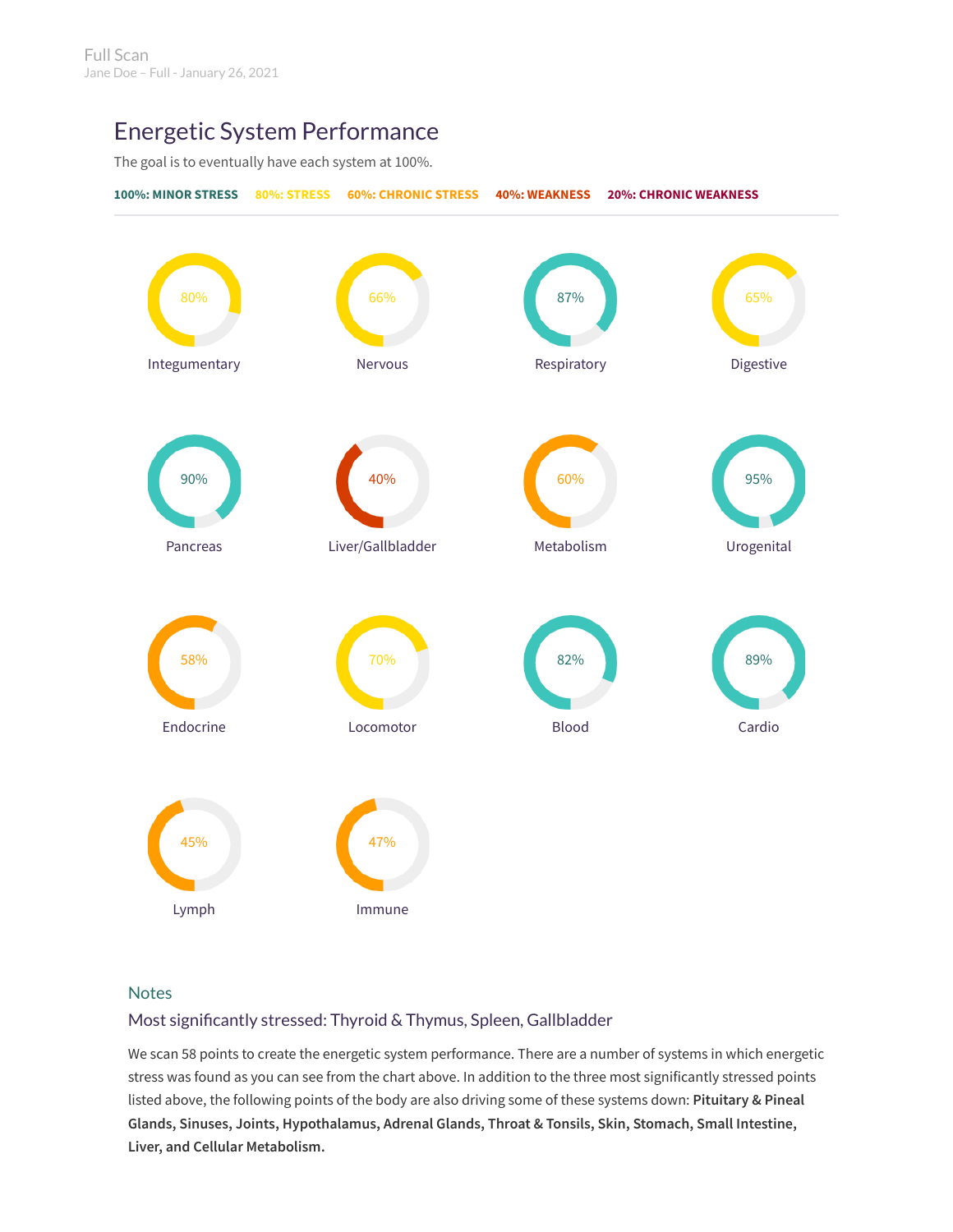# Energetic Sensitivities

Listed below are the items that came up bioenergetically sensitive. With time as the body rebalances, some of these energetic sensitivities may change.

| Additives         | Environmental            | Ingredients     | Shellfish            |
|-------------------|--------------------------|-----------------|----------------------|
| o MSG             | o EMF                    | o Soy Oil       | o Prawns             |
| o Yellow Food Dye | o Ticks                  | o Peanut Butter | o Shrimp             |
|                   | Cat Hair and<br>$\circ$  | o Flax Seed Oil |                      |
|                   | Epithelium               | o Peanut Oil    |                      |
| <b>Beverages</b>  | o Lawn Chemicals         |                 | <b>Spices</b>        |
| o Soy Milk        | Mold<br>$\circ$          |                 | o Savory             |
| o Whiskey         | o Pollen                 | Legumes         | o Saffron            |
| o Red Wine        |                          | o Fava Bean     |                      |
|                   |                          | o Soy Bean      |                      |
|                   | Fish                     |                 | <b>Sugars</b>        |
| Dairy             | None                     |                 | o White Sugar        |
| o Cow Milk        |                          | Meat            | o Brown Sugar        |
| o Cream           |                          | o Eggs          | o Stevia             |
| o Cow Yogurt      | Fruit                    |                 | o High Fructose Corn |
|                   | None                     |                 | Syrup                |
|                   |                          | <b>Nuts</b>     |                      |
| Dairy Alternative |                          | o Peanut        |                      |
| o Soy Milk        | <b>Grains</b>            | o Flax Seed     | Vegetables           |
|                   | o White Wheat            |                 | None                 |
|                   | o Wheat flour            |                 |                      |
|                   | Rye<br>$\circ$           |                 |                      |
|                   | o Quinoa                 |                 |                      |
|                   | Gluten<br>$\circ$        |                 |                      |
|                   | <b>Barley</b><br>$\circ$ |                 |                      |
|                   |                          |                 |                      |

# Energetic Nutritional Imbalances

You were scanned for enzyme, fatty acid, vitamin, mineral, and amino acid imbalances. Below are a list of those nutrients that are bioenergetically low.

# Amino Acids

- Carnitine food sources include primarily meats and foods of animal origin
- Glutamine

food sources include many plant and animal substances. Excellent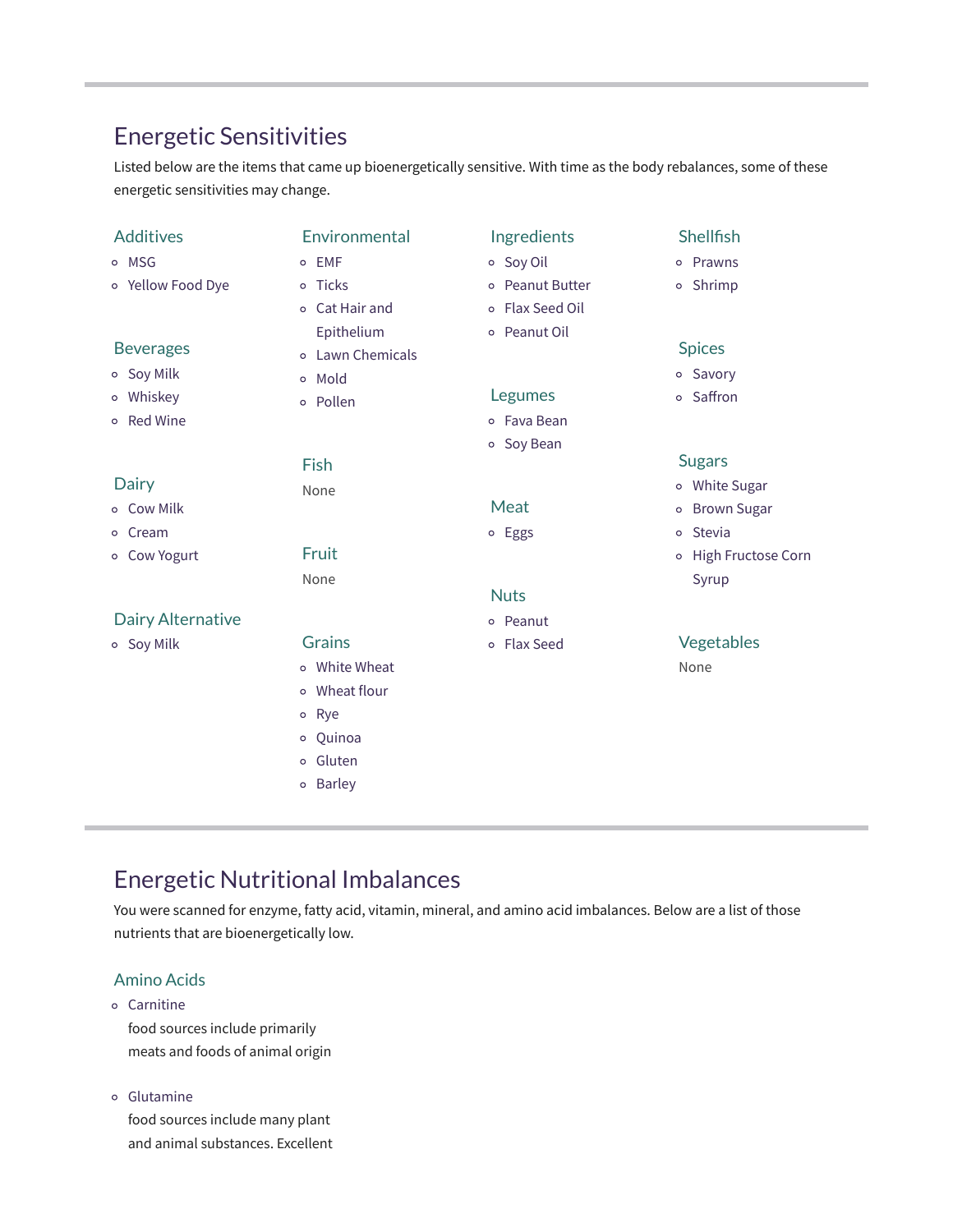sources would be raw spinach and parsley

Ornithine food sources include meat, fish, and eggs

#### Enzymes

# Protease

dietary sources include raw fruits and vegetables, sprouted seeds, raw nuts, whole grains, and legumes

Lipase

dietary sources include raw fruits and vegetables, sprouted seeds, raw nuts, whole grains, and legumes

Hydrochloric Acid sources to increase hydrochloric acid production include apple cider vinegar, spinach, lemon juice, olives, celery

# Fatty Acids

### o DHA

sources include salmon, sardines, mackerel, herring, seaweed

- EPA sources include salmon, sardines, mackerel, herring
- Alpha-linolenic acid sources include flaxseed, walnuts, pecans, yogurt

# Minerals

Magnesium sources include apples, apricots, bananas, blackstrap molasses, brewer's yeast, brown rice, cantaloupe, dulse, figs, grapefruit, green leafy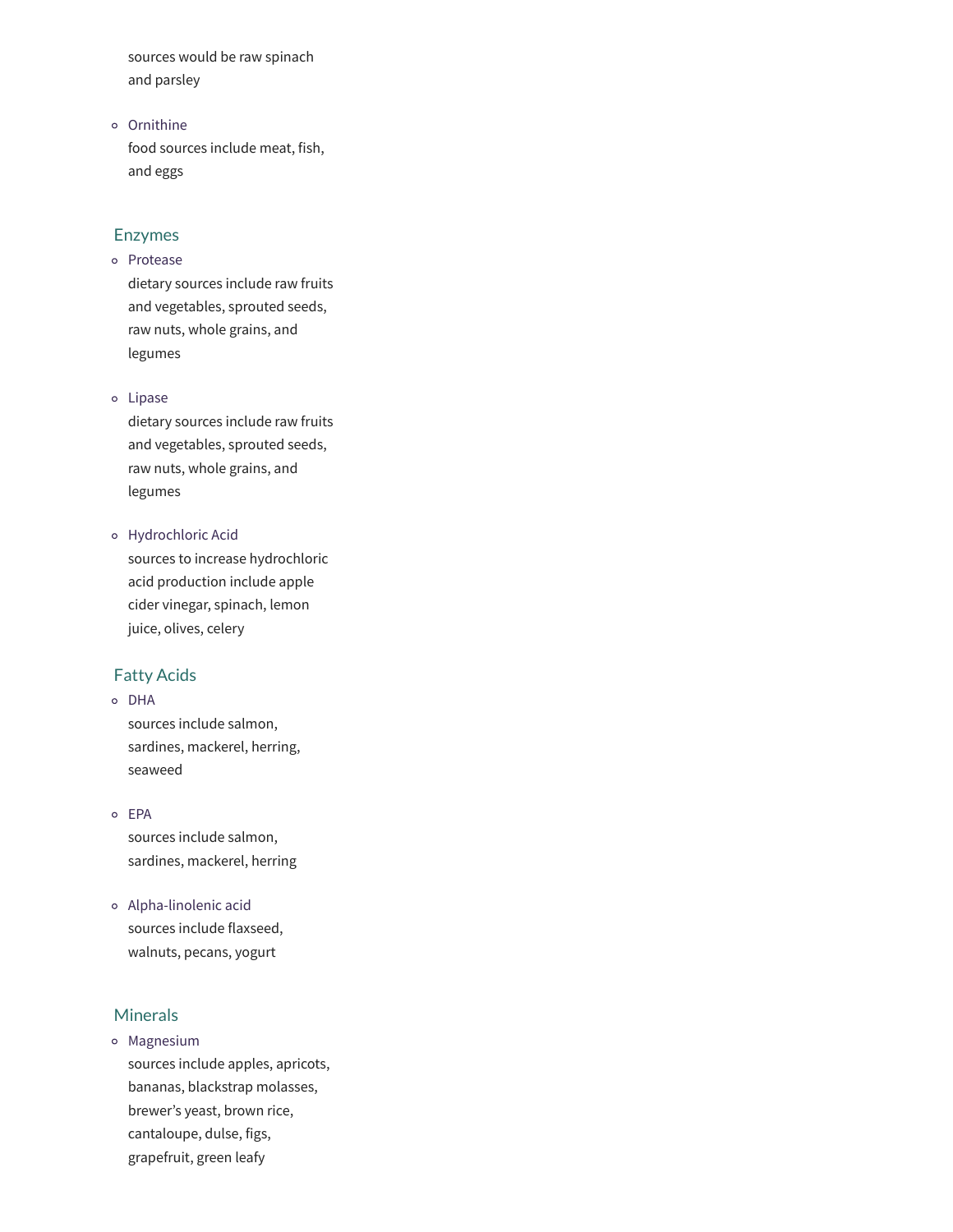vegetables, kelp, lemons, lima beans, millet, nuts, peaches, black-eye peas, salmon, sesame seeds, watercress, whole grains, cayenne, chamomile, paprika, peppermint, sage

#### o Iodine

sources include iodized salt, seafood, saltwater fish, kelp, asparagus, dulse, lima beans, mushrooms, sea salt, sesame seeds, spinach, summer squash, swiss chard, turnip greens

#### Calcium

sources include yogurt, hard cheese, cottage cheese, dark leafy green vegetables, strawberries, broccoli, citrus, dried peas, beans

# Vitamins

### Vitamin E

sources include dark green leafy vegetables, legumes, nuts, seeds, whole grains, brown rice, dulse, eggs, kelp, oatmeal, organ meats, sweet potatoes, watercress, flax seed

#### o Vitamin B6

most food contains B6, but the highest amounts are in brewer's yeast, carrots, chicken, eggs, fish, meat, peas, spinach, sunflower seeds, walnuts, bananas, blackstrap molasses, broccoli, brown rice, cabbage, cantaloupe, dulse, plantains, potatoes, rice bran

#### o Vitamin B12

sources include brewer's yeast, clams, eggs, herring, kidney, liver, mackerel, seafood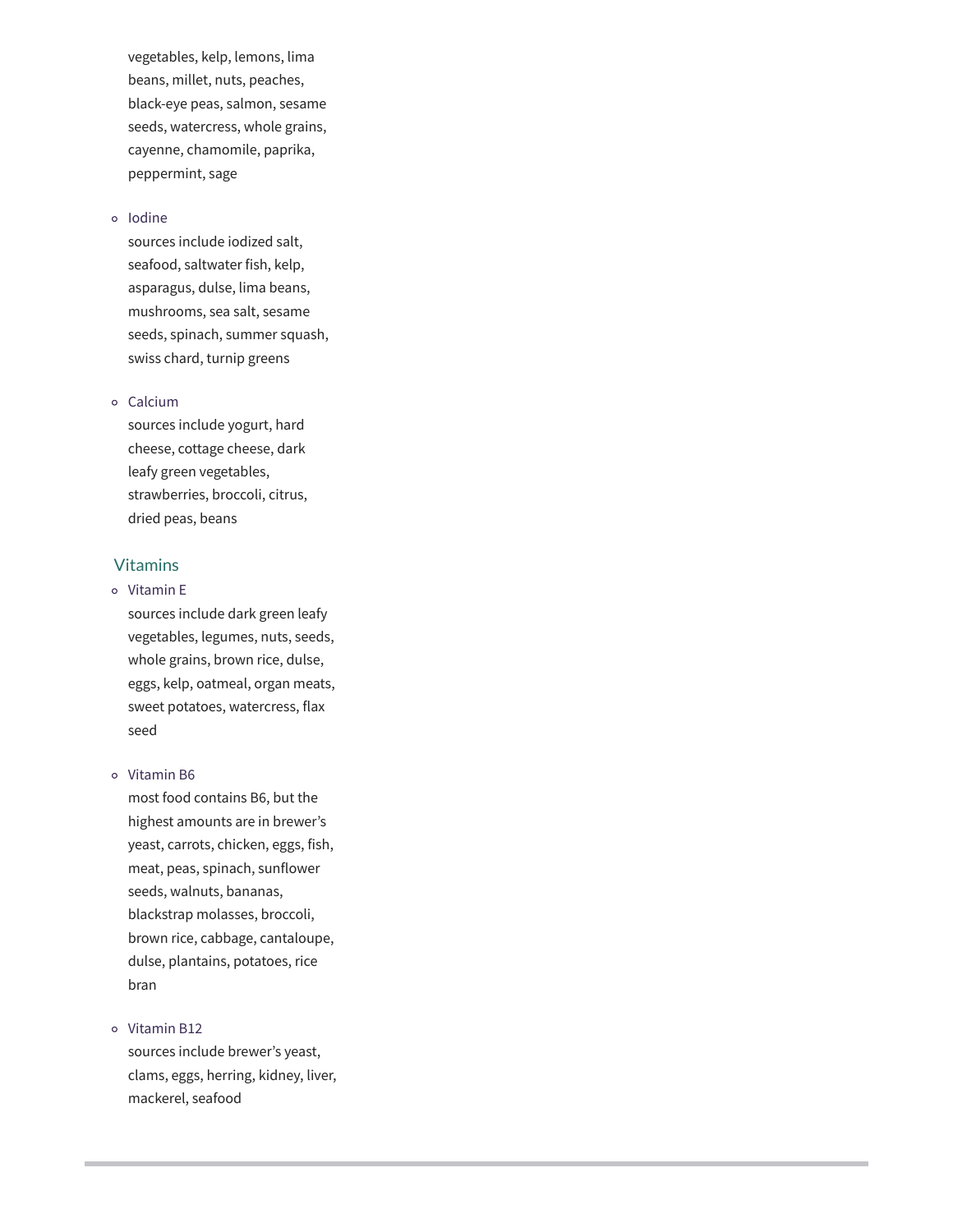# Energetic Toxins

You were scanned against resonating heavy metals, bacteria, viruses, molds, parasites, and chemicals. Below are those that were found, energetic in nature, which simply means there was a match to the bioenergetic pattern of that category. **These are resonating toxins, meaning an energetic exposure to that toxin pattern. Please do not interpret this as a diagnosis or as medical advice.**

#### Bacteria

- o A resonating bacteria often transmitted by ticks, fleas, or mosquitos.
- o A resonating bacteria often transmitted from person to person, or through droplets in the air when an infected person coughs or sneezes.

# Chemicals

A resonating chemical that may be found in everyday items such as food & supplements, materials for constructing, fabrics, detergents, plastics, cosmetics, and fragrances.

#### Metals

A resonating Heavy Metal used in coinage, jewelry, or food packaging materials.

#### Mold

- A resonating mycotoxin that is produced by some species of molds, typically found on crops. It is typically transmitted through inhalation.
- A resonating Mold/Fungi that grows in plant debris, soil, and decaying wood.

#### **Parasites**

 $\circ$  A resonating parasite often transmitted by ticks, mosquitos, or other type of insect.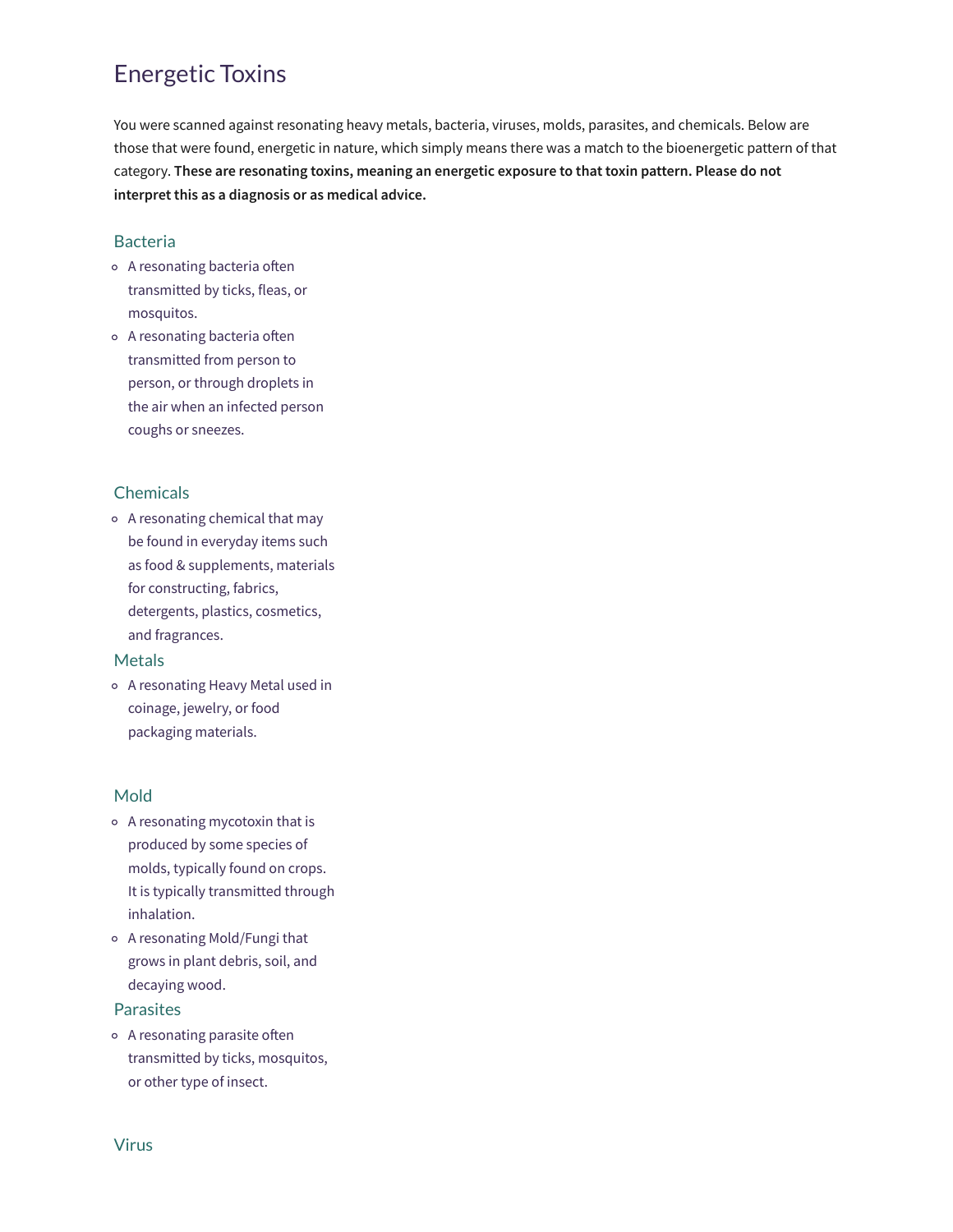$\circ$  A resonating virus often transmitted through close personal contact such as shaking hands, coughing, sneezing, or touching objects that may have been touched previously by an infected individual.

# Energetic Hormonal Imbalances

You were scanned to find resonating hormonal imbalances those hormones detected are listed below.

#### **Hormones**

High Estrogen

A group of compounds named for their importance in both menstrual and reproductive cycles. They are the primary female sex hormones. Natural estrogens are steroid hormones, while some synthetic ones are nonsteroidal.

o High Cortisol

A glucocortical hormone of the adrenal cortex often referred to as the stress hormone.

Low Testosterone

A steroid hormone found in the androgen group that accelerates growth in tissues on which it acts, stimulates blood flow, and affects many metabolic activities.

Low DHEA

A natural steroid and precursor hormone produced by the adrenal glands.

# **Notes**

It would be ideal to have your hair and saliva samples scanned again to check your progress in roughly 4 to 6 weeks.

Disclaimer: These statements have not been evaluated by the Food and Drug Administration. This product and service is strictly for educational purposes and is not intended to diagnose, treat, cure, or prevent any disease. These services are designed for educational purposes only and are not intended to serve as medical advice.

# Balancing Remedies

Up until this point, we've been analyzing the current state of energetic stressors. This section will identify remedies to bring these stresses back into balance. When scanning for balancing remedies, your samples were scanned against thousands of potential remedies including herbs, homeopathics, and nutritional supplements. We take scanning a step further by making sure the full combination of remedies synergistically test well against your hair and saliva.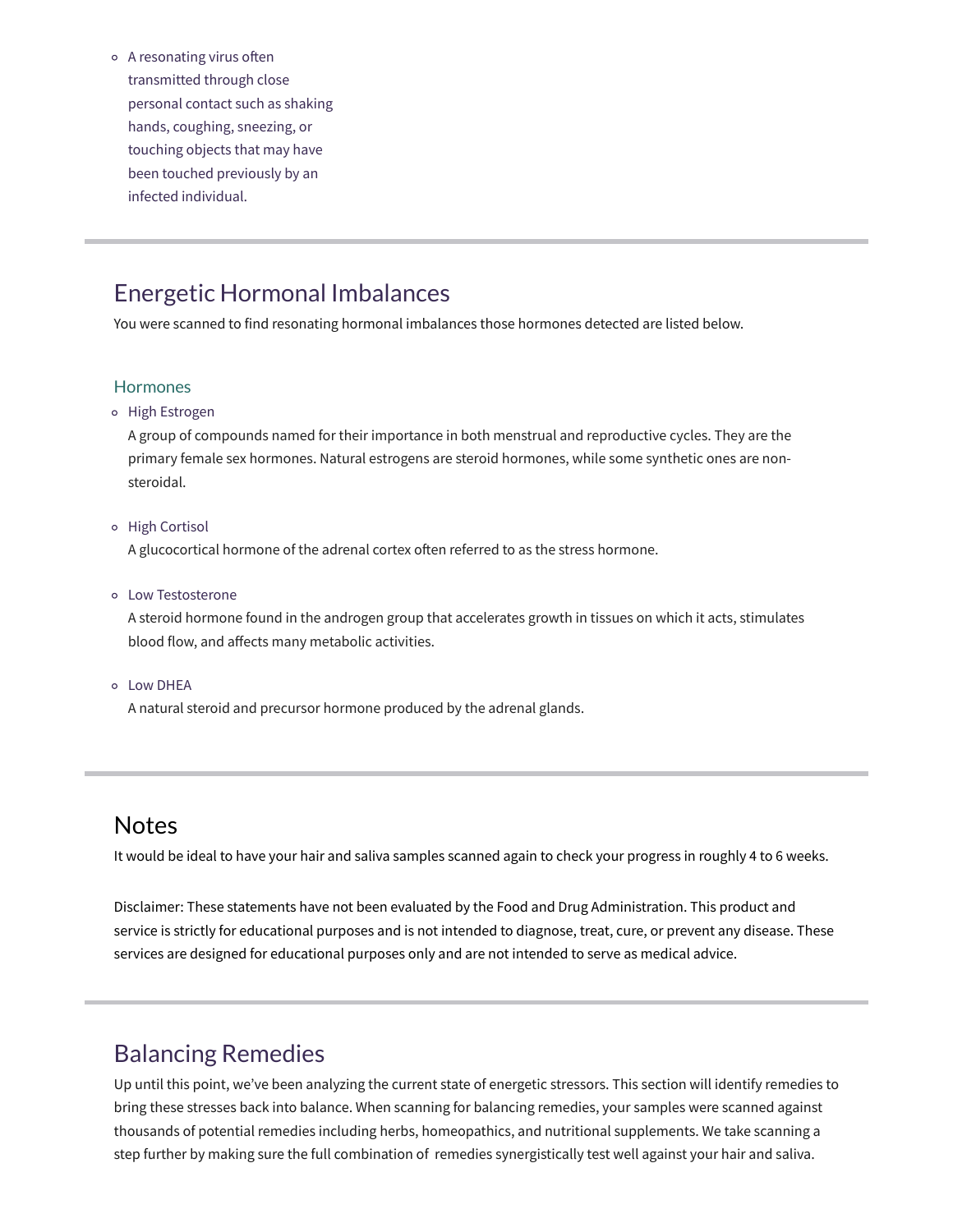# **Herbal**

- Berberine Intrinsic
	- **Standard Dose: 25 drops in warm water two times per day**
	- Under 120 lb Dose: Divide weight by 6 and that is how many drops two times per day in warm water

Traditionally Supports: Anti-Fungal, Anti-Bacterial, Bacterial Diarrhea, Microbiome imbalances, Intestinal Parasites, Urinary Tract Infections, Mouth Ulcerations, Stimulate Blood Flow to Spleen, Blood Purification, Viral infections, Ocular Infections. *Ingredients: Barberry bark (Berberis vulgaris), Goldenthread (Coptis chinensis), Goldenseal (Hydrastis canadensis), Huangbai bark (Phellodendron amurense), Green Tea (Camellia sinensis), Oregon Grape (Mahonia aquifolium), Distilled water, Kosher glycerine from palm/or coconut oil 10%, Organic cane alcohol 20%* (2 oz)

\$32.00

- Cats Claw Intrinsic
	- **Standard Dose: 25 drops in warm water two times per day**
	- Under 120 lb Dose: Divide weight by 6 and that is how many drops two times per day in warm water

Traditionally Supports: Immune Modulator and Support, Anti-Fungal, Anti-Bacterial, Anti-Viral, Anti-Candida, Microbiome Imbalances, Increases Circulation of Blood to Heart and Brain, Plaque Inhibitor, Joint issues, Bladder Inflammation, Radiation, EMF, etc *Ingredients: Cat's Claw bark (Uña de gato) 4:1 170 mg, Fenugreek seed (Trigonella* Foenum-Graecum) 4:1 30 mg, Distilled water, Kosher glycerine from palm/or coconut oil 10%, Organic cane alcohol 20% (2 oz)

\$32.00

Artemisia Intrinsic

- **Standard Dose: 25 drops in warm water two times per day**
- Under 120 lb Dose: Divide weight by 6 and that is how many drops two times per day in warm water

Traditionally Supports: Antimicrobial, Parasitic detoxifier, Anthelmintic & amoebacide, Joint Issues, Chronic Pain, Pain. *Ingredients: Black Walnut Hulls/green hull surrounding the black nut (Juglans nigra), Clove Oil (Syzygium aromaticum), Garlic (Allium sativum), Grapefruit Seed Extract, Papaya Leaf (Carica papaya), Pumpkin Seed (Cucurbita pepo), Quassia Bark (Quassia picrasma excelsa), Senna (Cassia acutifolia), Shi Jun Zi (Fructus quisqualis/Quisqualis fruit), Torrya Seed (Semen torreyae), Wormwood (Artemisia absinthium), Distilled water, Kosher glycerine from palm/or coconut oil 10%, Organic cane alcohol 20%* (2 oz)

\$32.00

# Homeopathic

- Mycoplasma Tox
	- **Standard Dose: 25 drops two times per day, 20 minutes away from food and mint**
	- Under 120 lb Dose: Divide weight by 5 and that is how many drops two times per day, 20 minutes away **from food and mint**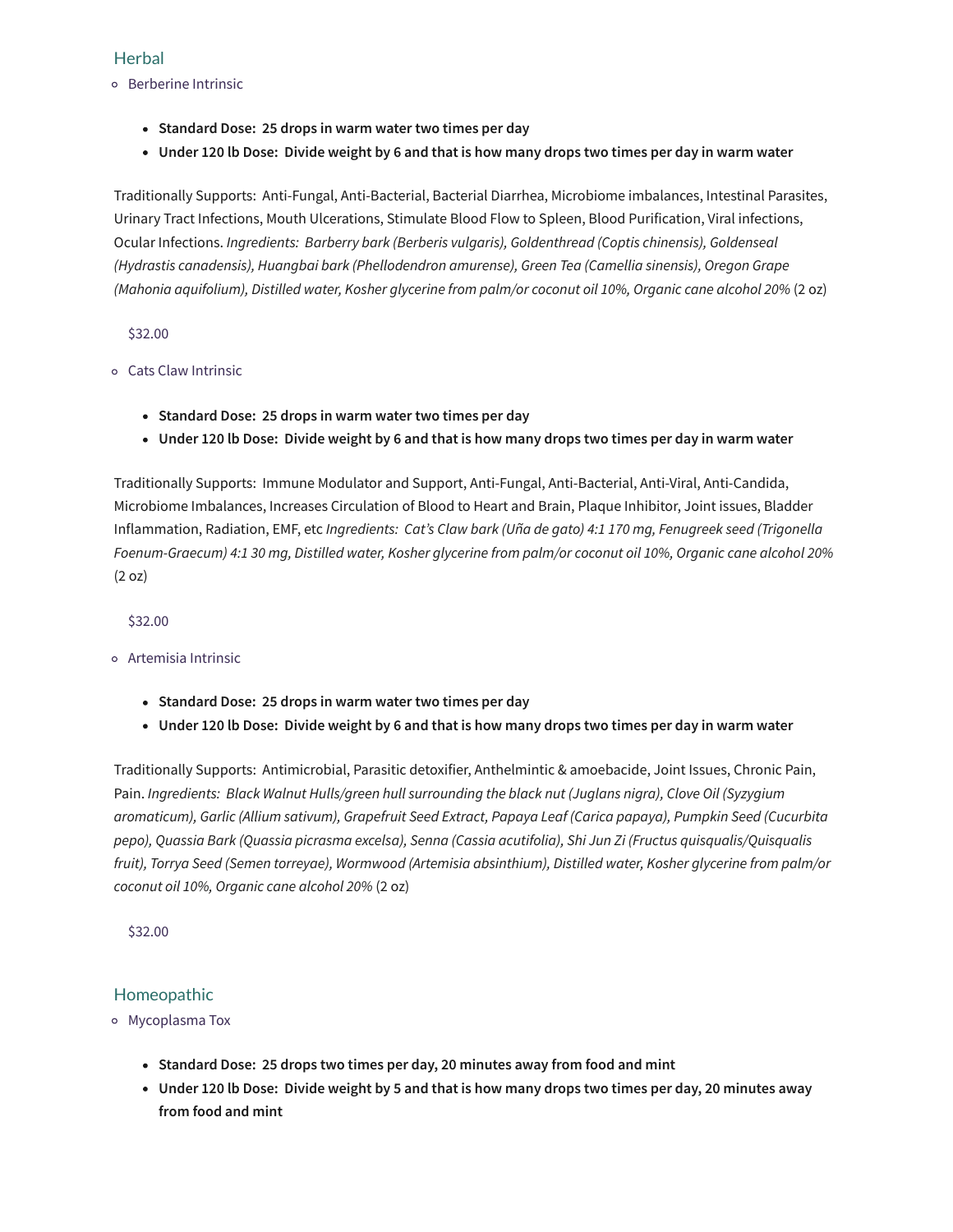Traditionally Supports: Multiple Mycoplasma Detoxification, Digestive Issues, Candida / Mycotoxins, Cardiac, Respiratory, Fatigue, Pain, Oral Toxicity, Viral Infections, Immune Support, System Rebuilder, "Chem Trails". Ingredients: Anthracinum 30X, 60X, 100X, Arsenicum Album 30X, ATP 6X, 9X, 6CH, Brucella Abortus 30X, 60X, 100X, *Mesenchyme 6X, 9X, 6CH, Mycobacterium Avium-Intracellulare 30X, 60X, 100X, Mycobacterium Fortuitum 30X, 60X, 100X, Mycobacterium Paratuberculosis 30X, 60X, 100X, Mycoplasma Fermentans 30X, 60X, 100X, Mycoplasma Genitalium 30X, 60X, 100X, Mycoplasma Hominis 30X, 60X, 100X, Mycoplasma Penetrans 30X, 60X, 100X, Mycoplasma Pneumonia 30X, 60X, 100X, Mycoplasma Salivarium 30X, 60X, 100X, Mycoplasma Urealyticum 30X, 60X, 100X, Nux Vomica 100X, Sulphur* 100X, Sulphuricum Acidum 30X, Distilled water, Kosher glycerine from palm/or coconut oil 12%, Organic cane alcohol *20%* (2 oz)

\$40.00

Drainage Milieu

- **Standard Dose: 25 drops two times per day, 20 minutes away from food and mint**
- Under 120 lb Dose: Divide weight by 5 and that is how many drops two times per day, 20 minutes away **from food and mint**

Traditionally Supports: Drains Mesenchyme, Spleen, Thymus & Lymphatic Drainage, Immune Support, Channel Opener, Toxin Drainer. *Ingredients: Calcarea Iodatum 6X, 12X, 30X, Capsicum Annuum 3X, Echinacea Angustifolia 1X, 3X, Germanium Sesquioxide 3X, Lymph 3X, 6X, 30CH, Nitricum Acidum 12X, Phytolacca Decandra 3X, Scrophularia* Nodosa 3X, 6X, 12X, Shark Cartilage 5X, Spleen 3X, 6X, 12X, Sulphur Iodatum 12X, Thuja Occidentalis 3X, Thymus 3X, 6X, 12X, Trifolium Pratense 1X, 3X, Crab Apple 30CH, Oak 30CH, Olive 30CH, Pine 30CH, Hornbeam 30CH, Distilled water, *Kosher glycerine from palm/or coconut oil 12%, Organic cane alcohol 20%* (2 oz)

\$32.00

# **Supplements**

o Nat Body CLR

- Standard Dose: Two capsules two times per day (start with just one capsule per day and slowly build up to **the full dose to avoid detoxing hard)**
- **Under 120 lb Dose: Ask Health Practitioner**

Traditionally Supports: Systemic cleansing and detoxification, Cleanse for organs of detoxification, Candida, Liver & gallbladder congestion, Digestive Issues, Bacteria & parasites, Enhances production of glutathione *Ingredients: Artichoke Leaf, Barberry Root, Dandelion Leaf, Gentian Root, Milk Thistle Seed, Rosemary Leaf, Schizandra Berries, Turmeric Root, Yellow Dock Root* (120 caps)

\$67.90

- CAMU Vitamin C Liposome
	- **Standard Dose: 1 scoop in water once per day**
	- **Dosage under 120 lbs: Ask Practitioner**

Traditionally Supports: Adrenal insufficiency, Immune support, Liver Support, Improves mental energy and memory, Brain Food!, Production of neurotransmitters, Antioxidant, Healthy estrogen conversions, Lowers cholesterol and homocysteine , Behavioral Issues, Slows the aging process by protecting cell membranes from damage. Ingredients: